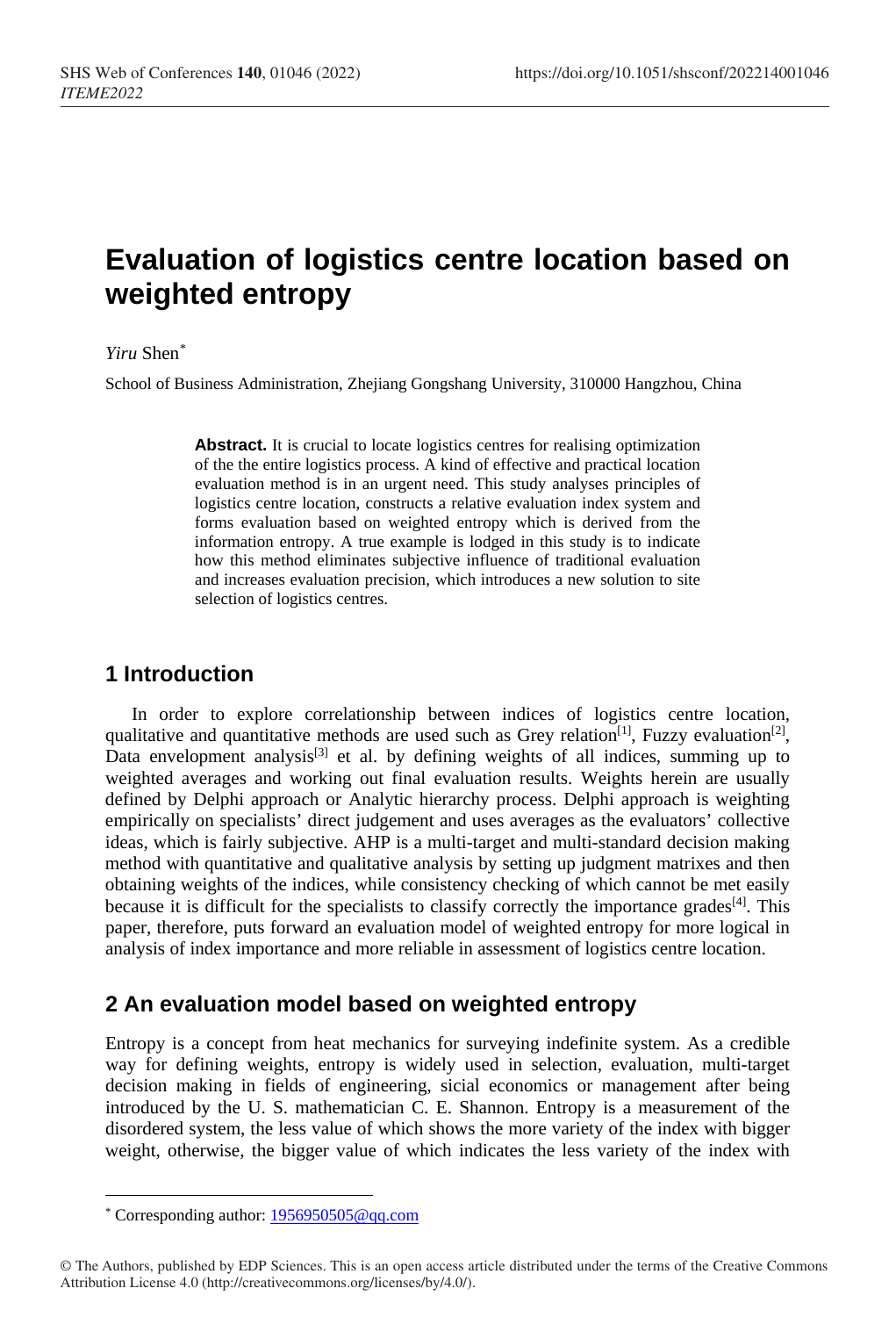smaller weight<sup>[5]</sup>. Deriving weights of all indices from entropy and cumulating them can obtain more objective results and improve precision of evaluaion. We can define weights by entropy as follows:

If there are m objects and n indices, the evaluation sequence is

$$
O = (o_{ij})_{m \times n}, (i = 1, 2, \cdots, m; n = 1, 2, \cdots, n)
$$
 (1)

In order to overcome influence of different indices and different dimensions, indices herein should be standardized to the maximized indices in various methods. Maximized indices of O should be standardized by

$$
e_{ij} = \frac{o_{ij} - \min_{i} \{o_{ij}\}}{\max_{i} \{o_{ij}\} - \min_{i} \{o_{ij}\}}, (i = 1, 2, \cdots, m; j = 1, 2, \cdots, n)
$$
 (2)

Minimized indices of O should be standardized by

$$
e_{ij} = \frac{\max\limits_{i} \{o_{ij}\} - o_{ij}}{\max\limits_{i} \{o_{ij}\} - \min\limits_{i} \{o_{ij}\}}, (i = 1, 2, \cdots, m; j = 1, 2, \cdots, n)
$$
 (3)

and moderate indices of O should be standardized by

$$
e_{ij} = \frac{\left(\max_{i} \{o_{ij}\} - \min_{i} \{o_{ij}\}\right)/2 - o_{ij} \left| \times 2\right.}{\max_{i} \{o_{ij}\} - \min_{i} \{o_{ij}\}} , (i = 1, 2, \cdots, m; j = 1, 2, \cdots, n)
$$
 (4)

to obtain  $E = (e_{ij})_{m \times n}$ . Then calculate  $P_{ij}$ 

$$
P_{ij} = e_{ij} \Bigg/ \sum_{i=1}^{m} e_{ij} \tag{5}
$$

and calculate  $S_i$  (Entropy value of the *j* index)

$$
S_j = -k \sum_{i=1}^{m} P_{ij} \ln P_{ij}, (j = 1, 2, \cdots, n)
$$
 (6)

If 
$$
k = 1/\ln m
$$
, define  $P_{ij} = 0$  and  $P_{ij} \ln P_{ij} = 0$ .

Then calculate  $W_i$  (weighted Entropy of the *j* index)

$$
w_j = (1 - S_j) / \sum_{j=1}^{n} (1 - S_j)
$$
 (7)

Finally calculate  $\Psi_i$  (value of the *i* objects)

$$
V_i = \sum_{j=1}^{n} w_j P_{ij}, (i = 1, 2, ..., m)
$$
 (8)

## **3 Evaluation index system of logistics centre location**

When constructing evaluation index system of logistics centre location, four principles should by obeyed: firstly, rule of adaptation. Location of logistics centres should adapt to not only the national or local policies and regulations but also the allocation of logistics resources; secondly, rule of coordination. Location of logistics centres should coordinate with regional logistics network; thirdly, rule of cost. Constructing and operation cost should be considered when selecting sites; finally, rule of strategy. Location of logistics centres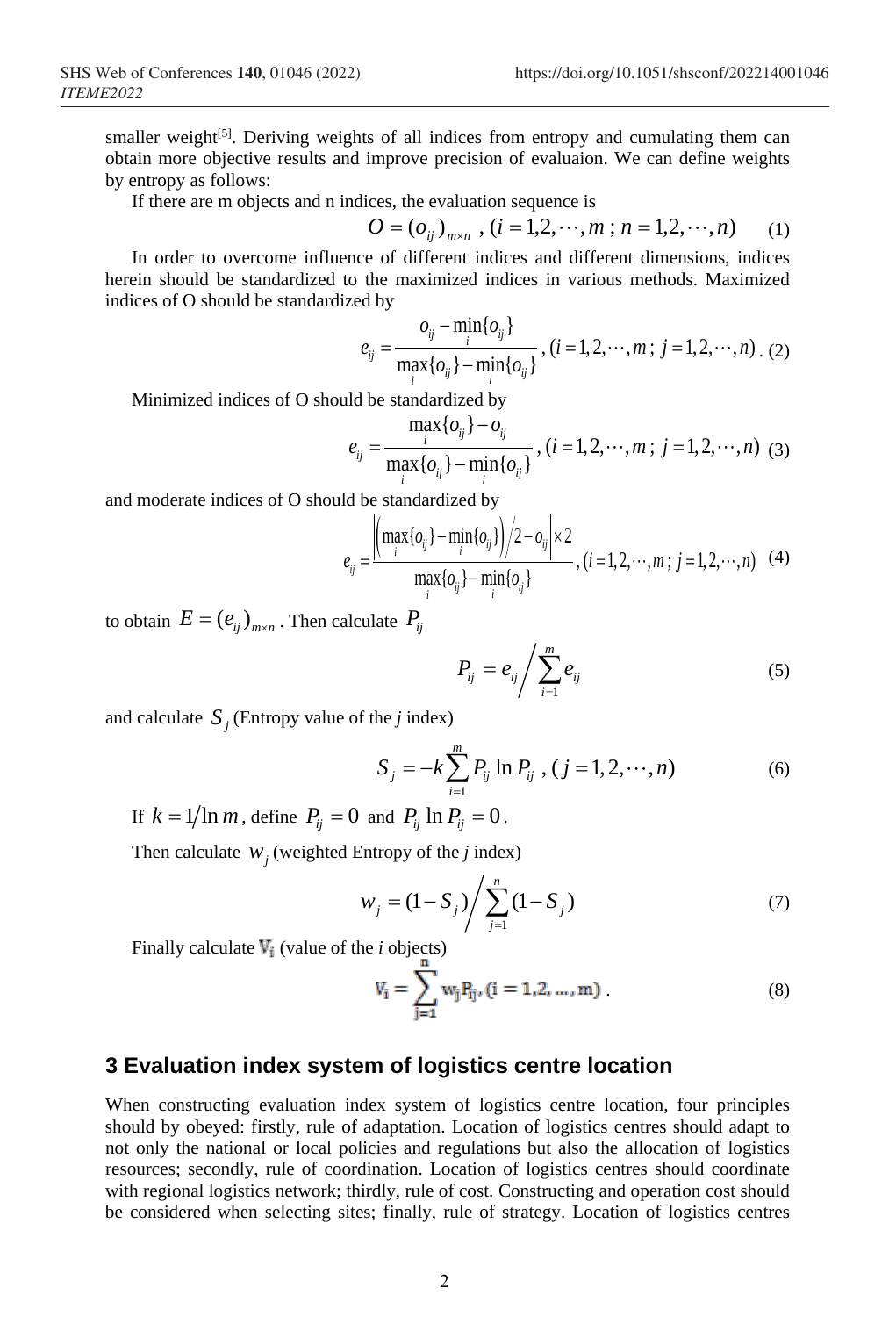should focus on the needs at present together with long-term development. According to the above principles and characteristics of location of logistics centres, this paper forms evaluation index system as shown in Fig. 1.



**Fig. 1.** Evaluation Index System of Logistics Centre Location.

### **3.1 Natural environment**

Meteorology including temperature, wind, rainfall, frost free period, frozen soil and evaporation should be considered when selecting sites of logistics centres. It is unwise to build a logistics centre on bad geoloical surface with silt, sand or soft soil layer. Selecting sites near the overflowing rivers or groundwater area is unsitable too. It is better to build it on flat and high landform.

#### **3.2 Operation environment**

Besides closely following favorable policies, we also should use qualified labor force to achieve mechanization and automation in modern logistics. If it is allowed, we could locate logistics centres dealing in different goods in different areas. Cost of logistics is something the most important. We can locate a logistics centre near the manufacturing centre or business centre to shorten transportation distance and reduce logistics cost. Punctual delivery is an iron rule when offering logistics services to the customers.

## **3.3 Basic facilities**

Transportation is the core of the whole flow, therefore, we'd better select sites of logistics centres near the transportation hub, such as expressways, highways and the terminals. Besides transportation, public facilities including communication network, electricity, water, heat, fuel gas, sewage and solid waste treatment are the key to logistics centre location.

#### **3.4 Other factors**

Land cost should be fully taken into consideration in term of overall layout of land planning. Furthermore, a big logistics centre should be far away from the downtown area to avoid noises or disposals influencing environmental protection. Situation of surrounding should